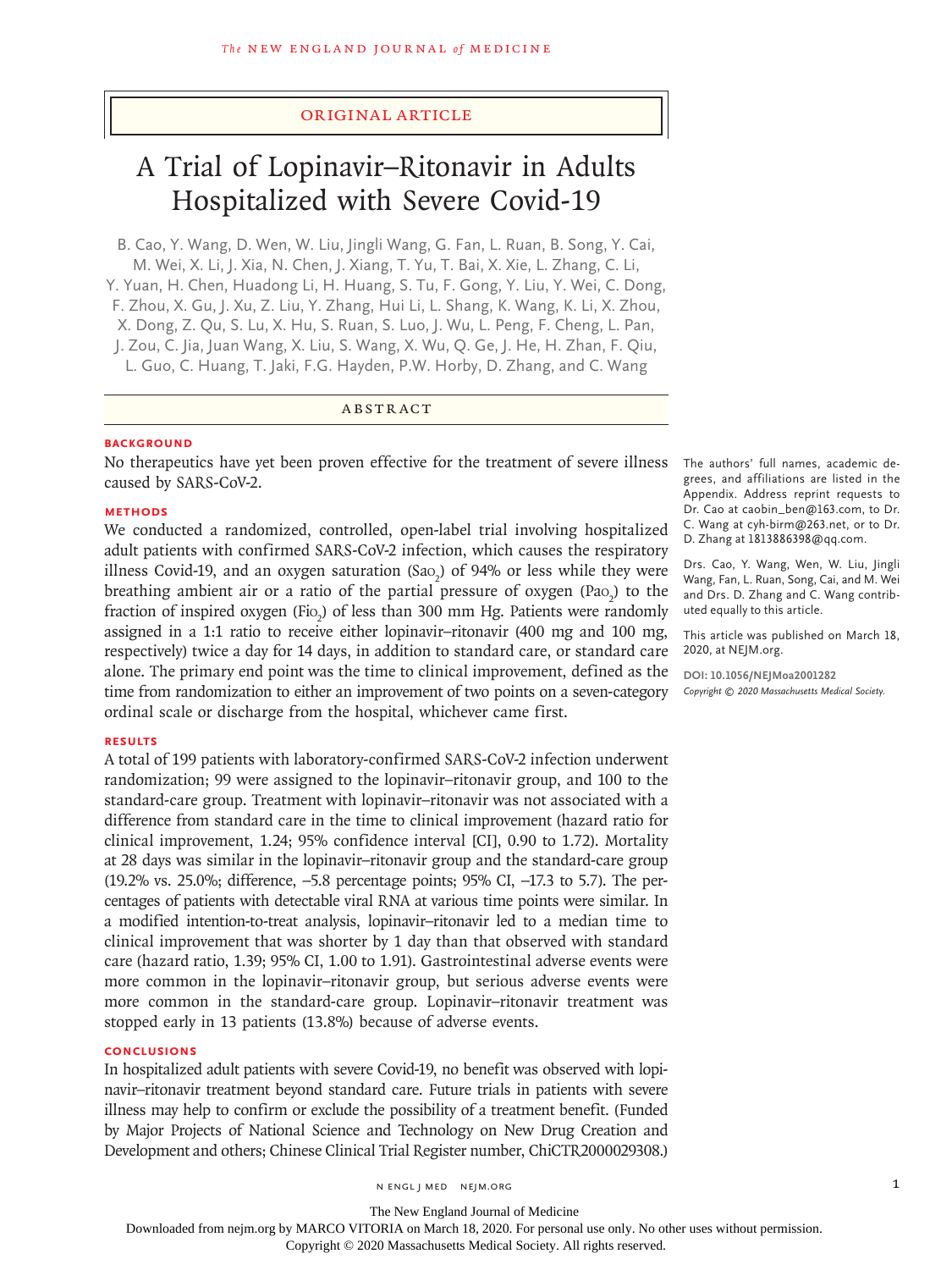BEGINNING IN DECEMBER 2019, A NOVEL<br>
coronavirus, designated SARS-CoV-2, has<br>
caused an international outbreak of respiratory<br>
ratory illness termed Covid-19. The full spectrum coronavirus, designated SARS-CoV-2, has caused an international outbreak of respiratory illness termed Covid-19. The full spectrum of Covid-19 ranges from mild, self-limiting respiratory tract illness to severe progressive pneumonia, multiorgan failure, and death.<sup>1-4</sup> Thus far, there are no specific therapeutic agents for coronavirus infections. After the emergence of severe acute respiratory syndrome (SARS) in 2003, screening of approved drugs identified lopinavir, a human immunodeficiency virus (HIV) type 1 aspartate protease inhibitor, as having in vitro inhibitory activity against SARS-CoV, the virus that causes SARS in humans.5-7 Ritonavir is combined with lopinavir to increase its plasma halflife through the inhibition of cytochrome P450. An open-label study published in 2004 suggested, by comparison with a historical control group that received only ribavirin, that the addition of lopinavir–ritonavir (400 mg and 100 mg, respectively) to ribavirin reduced the risk of adverse clinical outcomes (acute respiratory distress syndrome [ARDS] or death) as well as viral load among patients with SARS.<sup>5</sup> However, the lack of randomization and a contemporary control group and the concomitant use of glucocorticoids and ribavirin in that study made the effect of lopinavir–ritonavir difficult to assess. Similarly, lopinavir has activity, both in vitro<sup>8</sup> and in an animal model,9 against Middle East respiratory syndrome coronavirus (MERS-CoV), and case reports have suggested that the combination of lopinavir–ritonavir with ribavirin and interferon alfa resulted in virologic clearance and survival.<sup>10-12</sup> However, because convincing data about the efficacy of this approach in humans are lacking, $12$  a clinical trial (with recombinant interferon beta-1b) for MERS is currently under way (ClinicalTrials.gov number, NCT02845843).<sup>13-15</sup>

To evaluate the efficacy and safety of oral lopinavir–ritonavir for SARS-CoV-2 infection, we conducted a randomized, controlled, open-label trial, LOTUS China (Lopinavir Trial for Suppression of SARS-Cov-2 in China), in adult patients hospitalized with Covid-19.

## Methods

# **Patients**

Patients were assessed for eligibility on the basis of a positive reverse-transcriptase–polymerasechain-reaction (RT-PCR) assay (Shanghai ZJ Bio-Tec or Sansure Biotech) for SARS-CoV-2 in a respiratory tract sample tested by the local Center for Disease Control (CDC) or by a designated diagnostic laboratory. Male and nonpregnant female patients 18 years of age or older were eligible if they had a diagnostic specimen that was positive on RT-PCR, had pneumonia confirmed by chest imaging, and had an oxygen saturation (Sao<sub>2</sub>) of 94% or less while they were breathing ambient air or a ratio of the partial pressure of oxygen (Pao<sub>2</sub>) to the fraction of inspired oxygen (Fio<sub>2</sub>) (Pao<sub>2</sub>:Fio<sub>2</sub>) at or below 300 mg Hg. Exclusion criteria included a physician decision that involvement in the trial was not in the patient's best interest, presence of any condition that would not allow the protocol to be followed safely, known allergy or hypersensitivity to lopinavir–ritonavir, known severe liver disease (e.g., cirrhosis, with an alanine aminotransferase level >5× the upper limit of the normal range or an aspartate aminotransferase level >5× the upper limit of the normal range), use of medications that are contraindicated with lopinavir–ritonavir and that could not be replaced or stopped during the trial period (see the Supplementary Appendix, available with the full text of this article at NEJM.org); pregnancy or breast-feeding, or known HIV infection, because of concerns about the development of resistance to lopinavir–ritonavir if used without combining with other antiretrovirals. Patients who were unable to swallow received lopinavir–ritonavir through a nasogastric tube.

# **Trial Design and Oversight**

This was an open-label, individually randomized, controlled trial conducted from January 18, 2020, through February 3, 2020 (the date of enrollment of the last patient), at Jin Yin-Tan Hospital, Wuhan, Hubei Province, China. Because of the emergency nature of the trial, placebos of lopinavir–ritonavir were not prepared. Eligible patients were randomly assigned in a 1:1 ratio to receive either lopinavir–ritonavir (400 mg and 100 mg, orally; freely provided by the national health authority) twice daily, plus standard care, or standard care alone, for 14 days. Standard care comprised, as necessary, supplemental oxygen, noninvasive and invasive ventilation, antibiotic agents, vasopressor support, renal-replacement therapy, and extracorporeal membrane oxygenation (ECMO). To balance the distribution of oxy-

The New England Journal of Medicine Downloaded from nejm.org by MARCO VITORIA on March 18, 2020. For personal use only. No other uses without permission.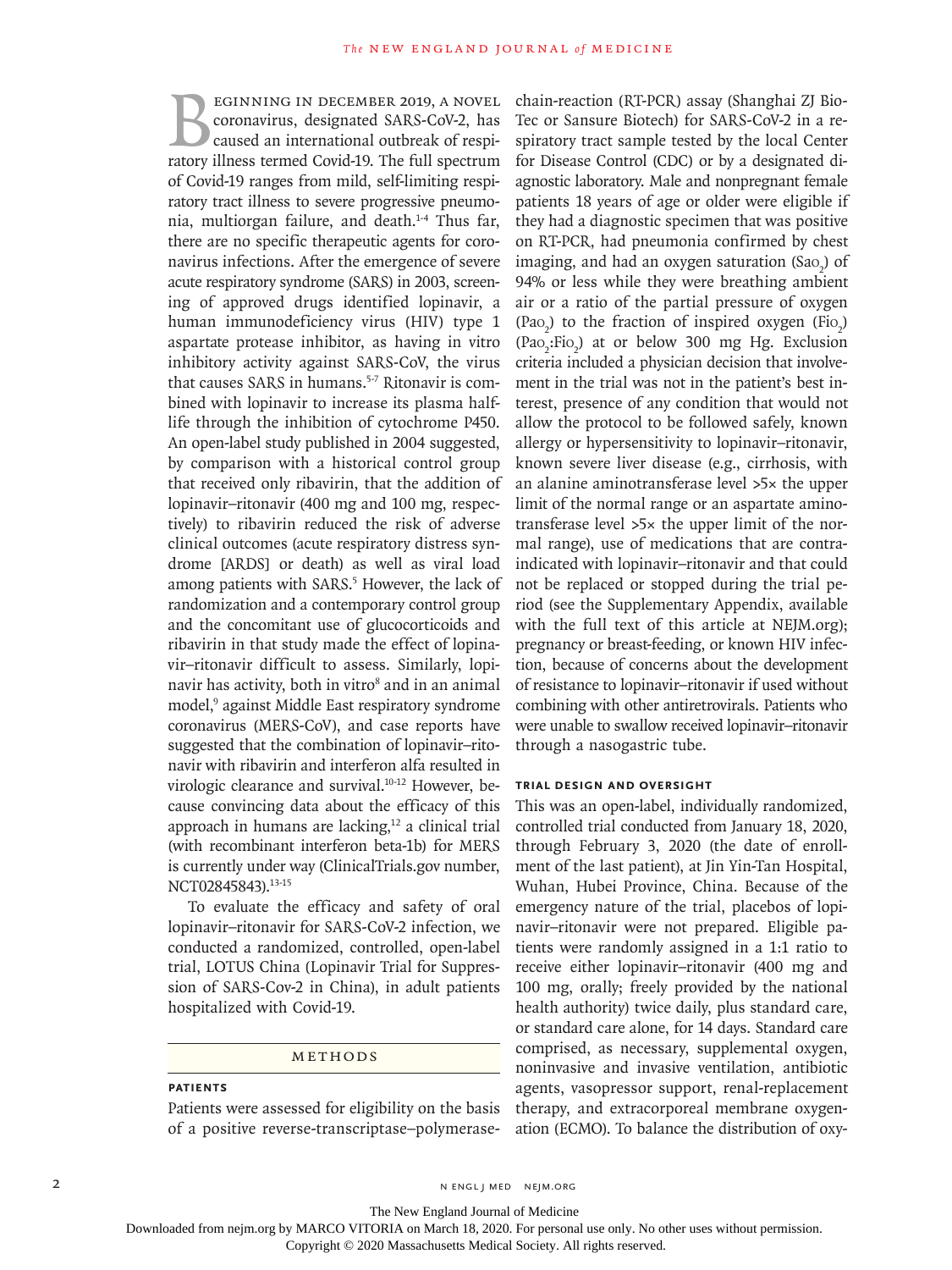gen support between the two groups as an indicator of severity of respiratory failure, randomization was stratified on the basis of respiratory support methods at the time of enrollment: no oxygen support or oxygen support with nasal duct or mask, or high-flow oxygen, noninvasive ventilation, or invasive ventilation including ECMO. The permuted block (four patients per block) randomization sequence, including stratification, was prepared by a statistician not involved in the trial, using SAS software, version 9.4 (SAS Institute). To minimize allocation bias, we performed allocation concealment with an interactive Webbased response system until randomization was finished on the system through a computer or phone.

The trial was approved by the institutional review board of Jin Yin-Tan Hospital. Written informed consent was obtained from all patients or from the patient's legal representative if the patient was too unwell to provide consent. The trial was conducted in accordance with the principles of the Declaration of Helsinki and the Good Clinical Practice guidelines of the International Conference on Harmonisation. The authors were responsible for designing the trial and for compiling and analyzing the data. The authors vouch for the completeness and accuracy of the data and for the adherence of the trial to the protocol. Full details about the trial design are provided in the protocol, available at NEJM.org.

## **Clinical and Laboratory Monitoring**

Patients were assessed once daily by trained nurses using diary cards that captured data on a sevencategory ordinal scale and on safety from day 0 to day 28, hospital discharge, or death. Safety was monitored by the Good Clinical Practice office from Jin Yin-tan Hospital. Other clinical data were recorded using the WHO-ISARIC (World Health Organization–International Severe Acute Respiratory and Emerging Infections Consortium) case record form (https://isaric.tghn.org).<sup>16</sup> Serial oropharyngeal swab samples were obtained on day 1 (before lopinavir–ritonavir was administered) and on days 5, 10, 14, 21, and 28 until discharge or death had occurred and were tested at Teddy Clinical Research Laboratory (Tigermed–DiAn Joint Venture), using quantitative real-time RT-PCR (see the Supplementary Appendix). RNA was extracted from clinical samples with the MagNA Pure 96 system, detected and quantified by Cobas z480 qPCR (Roche), with the use of LightMix Modular Wuhan CoV assays (TIB MOBIOL). These samples were obtained for all 199 patients who were still alive at every time point. Sampling did not stop when a swab at a given time point was negative. Baseline throat swabs were tested for detection of E gene, RdRp gene, and N gene, and samples on the subsequent visits were quantitatively and qualitatively detected for E gene. Clinical data were recorded on paper case record forms and then double-entered into an electronic database and validated by trial staff.

# **Outcome Measures**

The primary end point was the time to clinical improvement, defined as the time from randomization to an improvement of two points (from the status at randomization) on a seven-category ordinal scale or live discharge from the hospital, whichever came first. The end point of clinical improvement was used in our previous influenza study<sup>17</sup> and was also recommended by the WHO R&D Blueprint expert group.<sup>18</sup> Ordinal scales have been used as end points in clinical trials in patients hospitalized with severe influenza.16-19 The seven-category ordinal scale consisted of the following categories: 1, not hospitalized with resumption of normal activities; 2, not hospitalized, but unable to resume normal activities; 3, hospitalized, not requiring supplemental oxygen; 4, hospitalized, requiring supplemental oxygen; 5, hospitalized, requiring nasal high-flow oxygen therapy, noninvasive mechanical ventilation, or both; 6, hospitalized, requiring ECMO, invasive mechanical ventilation, or both; and 7, death.

Other clinical outcomes included clinical status as assessed with the seven-category ordinal scale on days 7 and 14, mortality at day 28, the duration of mechanical ventilation, the duration of hospitalization in survivors, and the time (in days) from treatment initiation to death. Virologic measures included the proportions with viral RNA detection over time and viral RNA titer areaunder-the-curve (AUC) measurements.

Safety outcomes included adverse events that occurred during treatment, serious adverse events, and premature discontinuation of treatment. Adverse events were classified according to the National Cancer Institute Common Terminology Criteria for Adverse Events, version 4.0.

n engl j med nejm.org 3

The New England Journal of Medicine

Downloaded from nejm.org by MARCO VITORIA on March 18, 2020. For personal use only. No other uses without permission.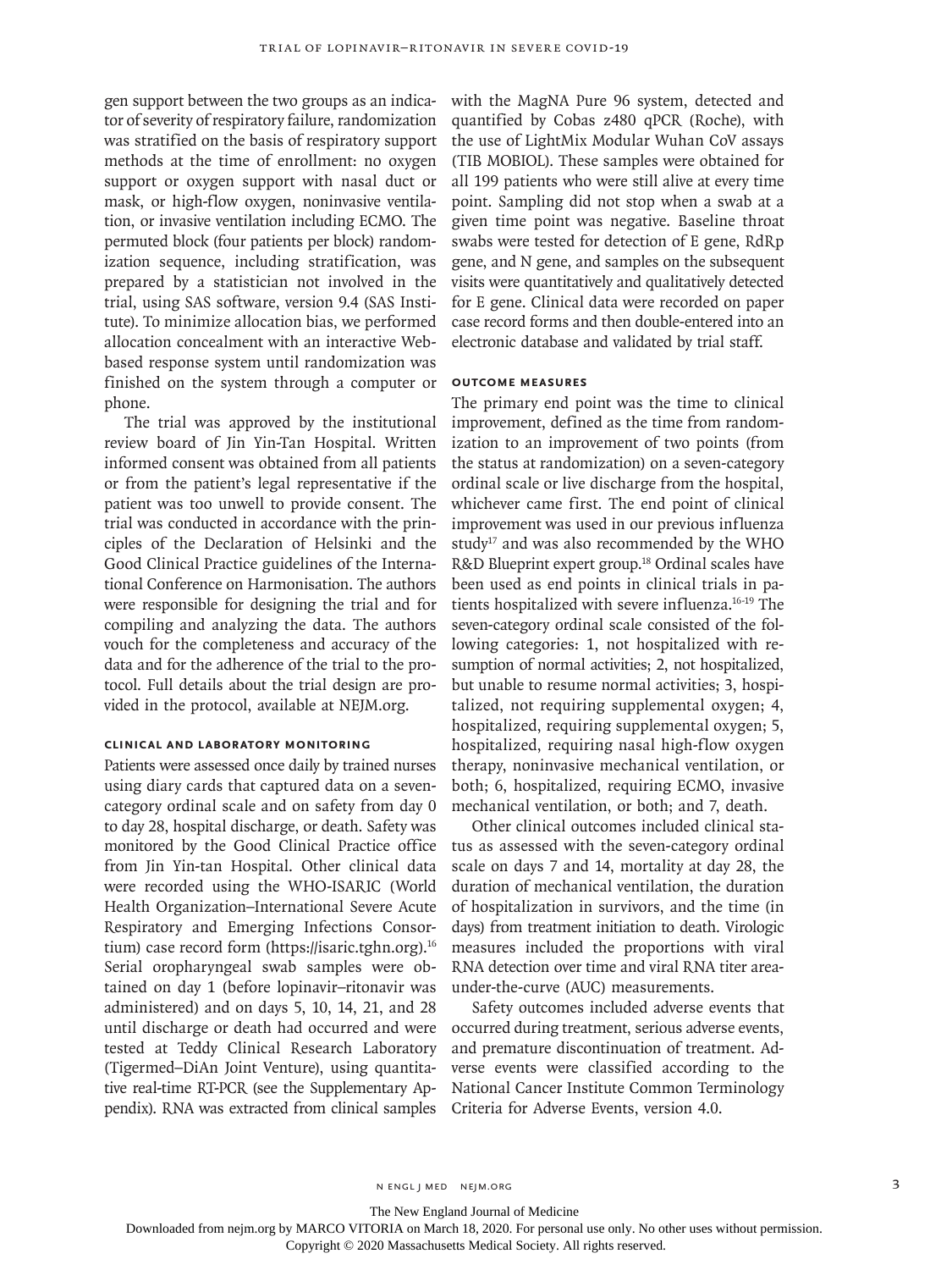#### **Statistical Analysis**

The trial was initiated in rapid response to the Covid-19 public health emergency, at which time there was very limited information about clinical outcomes in hospitalized patients with Covid-19. The original total sample size was set at 160, since it would provide the trial with 80% power to detect a difference, at a two-sided significance level of  $\alpha$ =0.05, of 8 days in the median time to clinical improvement between the two groups, assuming that the median time in the standard-care group was 20 days and that 75% of the patients would reach clinical improvement. The planned enrollment of 160 patients in the trial occurred quickly, and the assessment at that point was that the trial was underpowered; thus, a decision was made to continue enrollment by investigators. Subsequently, when another agent (remdesivir) became available for clinical trials, we decided to suspend enrollment in this trial.

Primary efficacy analysis was on an intention-to-treat basis and included all the patients who had undergone randomization. The time to clinical improvement was assessed after all patients had reached day 28, with failure to reach clinical improvement or death before day 28 considered as right-censored at day 28 (rightcensoring occurs when an event may have occurred after the last time a person was under observation, but the specific timing of the event is unknown). The time to clinical improvement was portrayed by Kaplan–Meier plot and compared with a log-rank test. Hazard ratios with 95% confidence intervals were calculated by means of the Cox proportional-hazards model. Five patients who had been assigned to the lopinavir–ritonavir group did not receive any doses (three of them died within 24 hours) but were included in the intention-to-treat analysis, since no reciprocal removals occurred in the standardcare group. A modified intention-to-treat analysis that excluded three early deaths was also performed. Post hoc analyses include subgroup analysis for National Early Warning Score 2 (NEWS2)<sup>19</sup> of 5 or below or greater than 5 and those who underwent randomization up to 12 days or more than 12 days after the onset of illness.

Because the statistical analysis plan did not include a provision for correcting for multiplicity in tests for secondary or other outcomes, results are reported as point estimates and 95% confidence intervals. The widths of the confidence intervals have not been adjusted for multiplicity, so the intervals should not be used to infer definitive treatment effects for secondary outcomes. Safety analyses were based on the patients' actual treatment exposure. Statistical analyses were conducted with SAS software, version 9.4 (SAS Institute).

# Results

# **Patients**

Of the 199 patients who underwent randomization, 99 patients were assigned to receive lopinavir–ritonavir and 100 patients to standard care alone. Of the 99 patients assigned to receive lopinavir–ritonavir, 94 (94.9%) received treatment as assigned (Fig. 1). In the lopinavir–ritonavir group, 5 patients did not receive any doses of lopinavir– ritonavir: 3 because of early death within 24 hours after randomization and 2 others because the attending physician refused to prescribe lopinavir– ritonavir after randomization.

The median age of patients was 58 years (interquartile range [IQR], 49 to 68 years), and 60.3% of the patients were men (Table 1). The median interval time between symptom onset and randomization was 13 days (IQR, 11 to 16 days) (Table 2). There were no important between-group differences in demographic characteristics, baseline laboratory test results, distribution of ordinal scale scores, or NEWS2 scores at enrollment. During the trial, systemic glucocorticoids were administered in 33.0% of the patients in the lopinavir–ritonavir group and in 35.7% of those in the standard-care group.

#### **Primary Outcome**

Patients assigned to lopinavir–ritonavir did not have a time to clinical improvement different from that of patients assigned to standard care alone in the intention-to-treat population (median, 16 day vs. 16 days; hazard ratio for clinical improvement, 1.31; 95% confidence interval [CI], 0.95 to 1.85;  $P=0.09$ ) (Fig. 2). In the modified intentionto-treat population, the median time to clinical improvement was 15 days in the lopinavir–ritonavir group, as compared with 16 days in the standard-care group (hazard ratio, 1.39; 95% CI, 1.00 to 1.91) (Table S1 and Fig. S1 in the Supplementary Appendix). In the intention-to-treat population, lopinavir–ritonavir treatment within 12 days after the onset of symptoms was associated

The New England Journal of Medicine

Downloaded from nejm.org by MARCO VITORIA on March 18, 2020. For personal use only. No other uses without permission.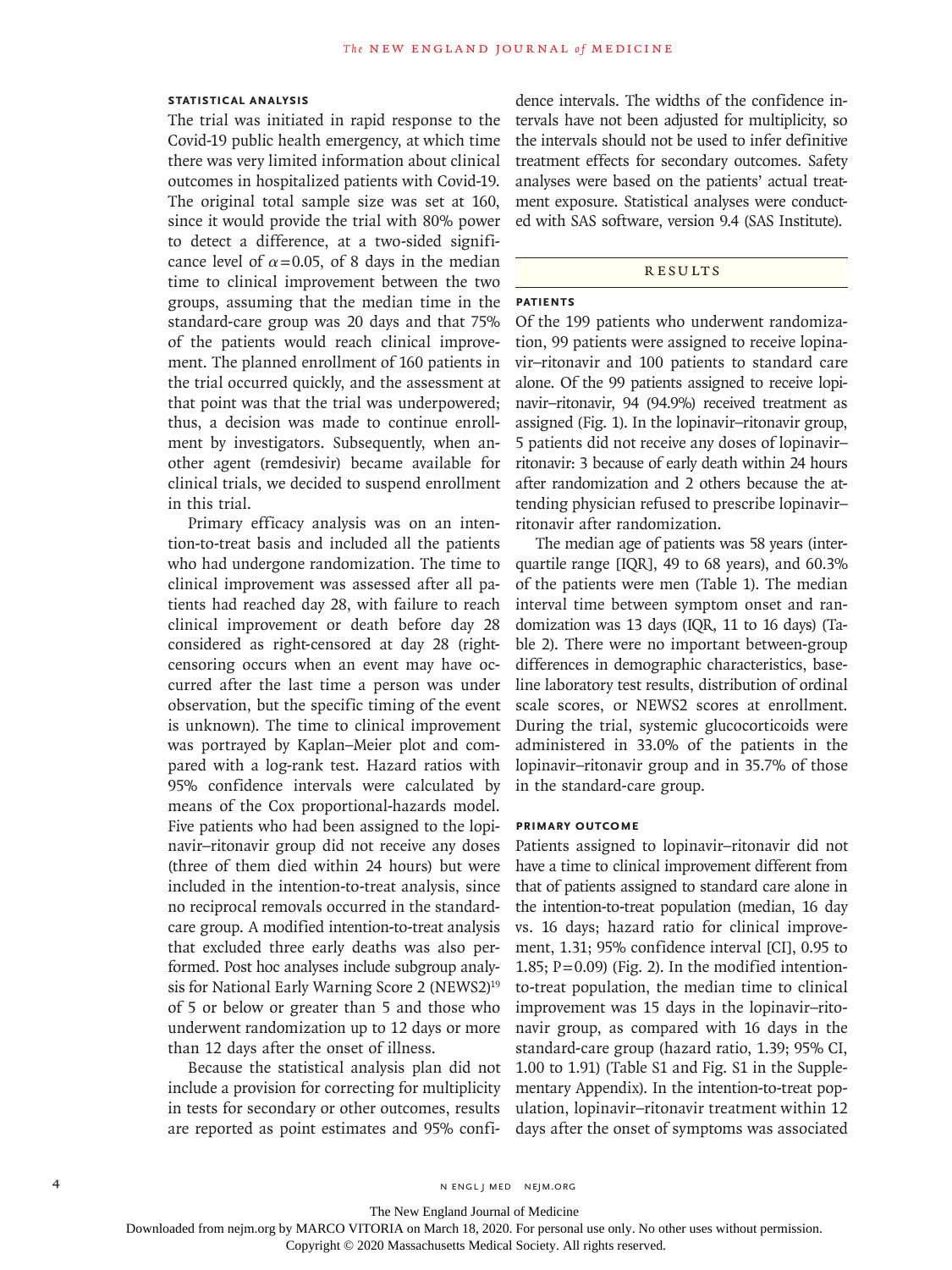with shorter time to clinical improvement (hazard ratio, 1.25; 95% CI, 1.77 to 2.05), but later treatment with lopinavir–ritonavir was not (hazard ratio, 1.30; 95% CI, 0.84 to 1.99) (Fig. S2A and S2B). No significant differences were observed when the time to clinical improvement was assessed by NEWS2 score at entry in the intention-to-treat population (Fig. S3A and S3B). In addition, when the time to clinical deterioration (defined as a one-category increase on the seven-category scale) was compared between the two groups, no difference was observed (hazard ratio for clinical deterioration, 1.01; 95% CI, 0.76 to 1.34) (Fig. S4).

# **Secondary Outcomes**

The 28-day mortality was numerically lower in the lopinavir–ritonavir group than in the standardcare group for either the intention-to-treat population (19.2% vs. 25.0%; difference, −5.8 percentage points; 95% CI, −17.3 to 5.7) or the modified intention-to treat population (16.7% vs. 25.0%; difference, −8.3 percentage points; 95% CI, −19.6 to 3.0) (Table 3).

Patients in the lopinavir–ritonavir group had a shorter stay in the intensive care unit (ICU) than those in the standard-care group (median, 6 days vs. 11 days; difference, −5 days; 95% CI, −9 to 0), and the duration from randomization to hospital discharge was numerically shorter (median, 12 days vs. 14 days; difference, 1 day; 95% CI, 0 to 3]). In addition, the percentage of patients with clinical improvement at day 14 was higher in the lopinavir–ritonavir group than in the standard-care group (45.5% vs. 30.0%; difference, 15.5 percentage points; 95% CI, 2.2 to 28.8) (Fig. S5). There were no significant differences for other outcomes such as duration of oxygen therapy, duration of hospitalization, and time from randomization to death.



The New England Journal of Medicine

Downloaded from nejm.org by MARCO VITORIA on March 18, 2020. For personal use only. No other uses without permission.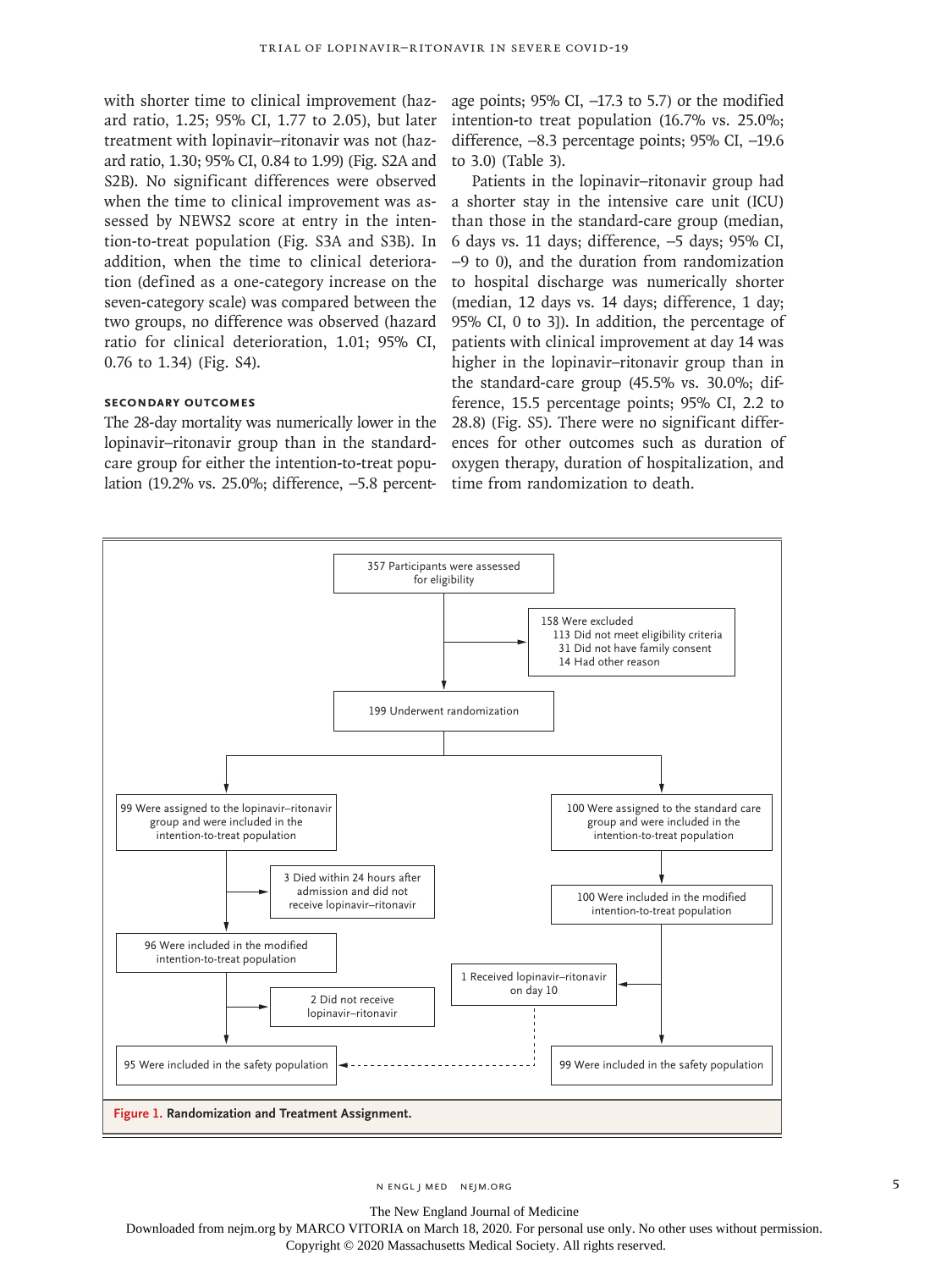## **The NEW ENGLAND JOURNAL of MEDICINE**

| Table 1. Demographic and Clinical Characteristics of the Patients at Baseline.* |                      |                                   |                                     |  |  |
|---------------------------------------------------------------------------------|----------------------|-----------------------------------|-------------------------------------|--|--|
| Characteristic                                                                  | Total<br>$(N = 199)$ | Lopinavir-Ritonavir<br>$(N = 99)$ | <b>Standard Care</b><br>$(N = 100)$ |  |  |
| Age, median (IQR) - yr                                                          | 58.0 (49.0-68.0)     | 58.0 (50.0-68.0)                  | 58.0 (48.0-68.0)                    |  |  |
| Male sex - no. $(%)$                                                            | 120(60.3)            | 61(61.6)                          | 59 (59.0)                           |  |  |
| Coexisting conditions - no. (%)                                                 |                      |                                   |                                     |  |  |
| <b>Diabetes</b>                                                                 | 23(11.6)             | 10(10.1)                          | 13(13.0)                            |  |  |
| Cerebrovascular disease                                                         | 13(6.5)              | 5(5.1)                            | 8(8.0)                              |  |  |
| Cancer                                                                          | 6(3.0)               | 5(5.1)                            | 1(1.0)                              |  |  |
| Body temperature, median (IQR) - °C                                             | $36.5(36.4 - 36.8)$  | 36.5 (36.4-37.0)                  | $36.5(36.5-36.8)$                   |  |  |
| Fever - no. $(\%)$                                                              | 182 (91.5)           | 89 (89.9)                         | 93 (93.0)                           |  |  |
| Respiratory rate > 24/min - no. (%)                                             | 37(18.8)             | 21(21.6)                          | 16(16.0)                            |  |  |
| Systolic blood pressure <90 mm Hg - no. (%)                                     | 2(1.0)               | 2(2.0)                            | 0                                   |  |  |
| White-cell count $(x10^{-9}/$ liter) — median (IQR)                             | $7.0(5.1-9.4)$       | $7.3(5.3-9.6)$                    | $6.9(4.9-9.1)$                      |  |  |
| $4-10 \times 10^{-9}$ /liter — no. (%)                                          | 137 (70.3)           | 64 (67.4)                         | 73 (73.0)                           |  |  |
| <4 $\times$ 10 <sup>-9</sup> /liter — no. (%)                                   | 20(10.3)             | 12(12.6)                          | 8(8.0)                              |  |  |
| > $10 \times 10^{-9}$ /liter — no. (%)                                          | 38 (19.5)            | 19 (20.0)                         | 19(19.0)                            |  |  |
| Lymphocyte count $(x10^{-9}/$ liter) — median (IQR)                             | $0.9(0.6-1.2)$       | $0.8(0.6-1.4)$                    | $0.9(0.5-1.2)$                      |  |  |
| ≥1.0×10 <sup>-9</sup> /liter — no. (%)                                          | 73 (37.4)            | 37 (38.9)                         | 36 (36.0)                           |  |  |
| $<$ 1.0 $\times$ 10 <sup>-9</sup> /liter — no. (%)                              | 122(62.6)            | 58 (61.1)                         | 64 (64.0)                           |  |  |
| Platelet count $(x10^{-9}/$ liter) — median (IQR)                               | 207.0 (158.0-284.0)  | 201.0 (155.0-287.0)               | 210.0 (163.0-269.5)                 |  |  |
| ≥100 ×10 <sup>-9</sup> /liter — no. (%)                                         | 186 (95.4)           | 91 (95.8)                         | 95 (95.0)                           |  |  |
| $<$ 100 $\times$ 10 <sup>-9</sup> /liter — no. (%)                              | 9(4.6)               | 4(4.2)                            | 5(5.0)                              |  |  |
| Serum creatinine (µmol/liter) — median (IQR)                                    | 69.5 (57.2-82.5)     | 70.7 (56.4-82.7)                  | $67.4(58.4 - 82.5)$                 |  |  |
| $\leq$ 133 µmol/liter — no. (%)                                                 | 189 (96.9)           | 93 (96.9)                         | 96 (97.0)                           |  |  |
| >133 $\mu$ mol/liter — no. (%)                                                  | 6(3.1)               | 3(3.1)                            | 3(3.0)                              |  |  |
| Aspartate aminotransferase (U/liter) — median (IQR)                             | 34.0 (26.0-45.0)     | 33.0 (25.0-42.0)                  | 34.0 (27.0-45.0)                    |  |  |
| $\leq$ 40 U/liter — no. (%)                                                     | 155 (79.5)           | 78 (81.3)                         | 77 (77.8)                           |  |  |
| >40 U/liter - no. (%)                                                           | 40 (20.5)            | 18 (18.8)                         | 22(22.2)                            |  |  |
| Alanine aminotransferase (U/liter) — median (IQR)                               | 33.0 (22.0-55.0)     | 33.0 (22.0-53.5)                  | 34.0 (22.0-59.0)                    |  |  |
| $\leq$ 50 U/liter — no. (%)                                                     | 115 (59.0)           | 61(63.5)                          | 54 (54.5)                           |  |  |
| >50 U/liter - no. (%)                                                           | 80 (41.0)            | 35(36.5)                          | 45 (45.5)                           |  |  |
| Lactate dehydrogenase (U/liter) - median (IQR)                                  | 325.0 (245.0-433.0)  | 322.0 (243.0-409.0)               | 327.0 (245.0-470.0)                 |  |  |
| ≤245 U/liter — no. (%)                                                          | 50 (25.8)            | 24(25.3)                          | 26(26.3)                            |  |  |
| >245 U/liter - no. (%)                                                          | 144 (74.2)           | 71 (74.7)                         | 73 (73.7)                           |  |  |
| Creatine kinase (U/liter) — median (IQR)                                        | 69.0 (44.0-115.0)    | 57.0 (42.0-126.0)                 | 72.0 (45.0-110.0)                   |  |  |
| $\leq$ 185 U/liter — no. (%)                                                    | 168 (86.6)           | 81 (85.3)                         | 87 (87.9)                           |  |  |
| > 185 U/liter - no. (%)                                                         | 26(13.4)             | 14(14.7)                          | 12(12.1)                            |  |  |

\* The values shown are based on available data. Laboratory values for white-cell count, lymphocyte count, platelet count, lactate dehydrogenase, and creatine kinase were available for 95 patients in the lopinavir–ritonavir group; and values for serum creatinine, aspartate aminotransferase, and alanine aminotransferase were available for 96 patients in that group. Laboratory values for serum creatinine, aspartate aminotransferase, alanine aminotransferase, lactate dehydrogenase, and creatine kinase were available for 99 patients in the standard-care group. To convert the values for creatinine to milligrams per deciliter, divide by 88.4. IQR denotes interquartile range.

The New England Journal of Medicine

Downloaded from nejm.org by MARCO VITORIA on March 18, 2020. For personal use only. No other uses without permission.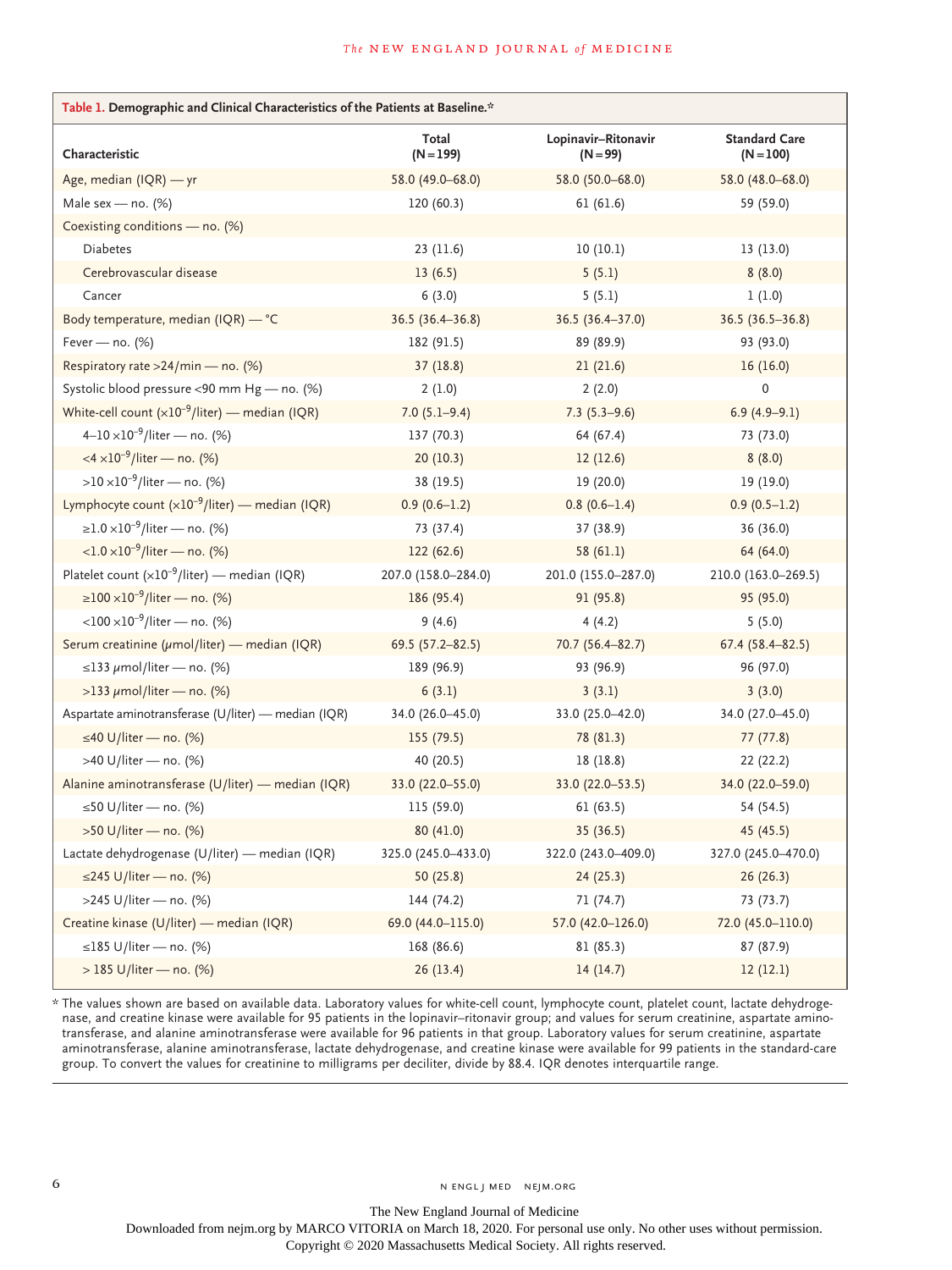| Table 2. Patients' Status and Treatments Received at or after Enrollment.*                |                      |                                   |                                     |  |  |  |
|-------------------------------------------------------------------------------------------|----------------------|-----------------------------------|-------------------------------------|--|--|--|
| Characteristic                                                                            | Total<br>$(N = 199)$ | Lopinavir-Ritonavir<br>$(N = 99)$ | <b>Standard Care</b><br>$(N = 100)$ |  |  |  |
| NEWS2 score at day 1 - median (IQR)                                                       | $5.0(4.0-6.0)$       | $5.0(4.0-6.0)$                    | $5.0(4.0 - 7.0)$                    |  |  |  |
| Seven-category scale at day 1                                                             |                      |                                   |                                     |  |  |  |
| 3: Hospitalization, not requiring supplemental oxygen - no. (%)                           | 28(14.1)             | 11(11.1)                          | 17(17.0)                            |  |  |  |
| 4: Hospitalization, requiring supplemental oxygen - no. (%)                               | 139 (69.8)           | 72 (72.7)                         | 67 (67.0)                           |  |  |  |
| 5: Hospitalization, requiring HFNC or noninvasive mechanical<br>ventilation - no. (%)     | 31(15.6)             | 15(15.2)                          | 16(16.0)                            |  |  |  |
| 6: Hospitalization, requiring ECMO, invasive mechanical<br>ventilation, or both - no. (%) | 1(0.5)               | 1(1.0)                            | $\mathbf 0$                         |  |  |  |
| Days from illness onset to randomization - median (IQR)                                   | $13(11-16)$          | $13(11-17)$                       | $13(10-16)$                         |  |  |  |
| Earlier ( $\leq$ 12 days of symptom onset) — no. (%)                                      | 90 (45.2)            | 42 (42.4)                         | 48 (48.0)                           |  |  |  |
| Later (>12 days of symptom onset) — no. (%)                                               | 109(54.8)            | 57(57.6)                          | 52 (52.0)                           |  |  |  |
| Mean viral load $-$ log <sub>10</sub> copies per ml at day 1                              | $4.0 \pm 2.1$        | $4.4 \pm 2.0$                     | $3.7 + 2.1$                         |  |  |  |
| Using interferon at enrollment - no. (%)                                                  | 22(11.1)             | 9(9.1)                            | 13(13.0)                            |  |  |  |
| Treatments during study period - no. (%)                                                  |                      |                                   |                                     |  |  |  |
| Vasopressors                                                                              | 44 (22.1)            | 17(17.2)                          | 27(27.0)                            |  |  |  |
| Renal-replacement therapy                                                                 | 9(4.5)               | 3(3.0)                            | 6(6.0)                              |  |  |  |
| Noninvasive mechanical ventilation                                                        | 29 (14.6)            | 10(10.1)                          | 19 (19.0)                           |  |  |  |
| Invasive mechanical ventilation                                                           | 32(16.1)             | 14(14.1)                          | 18 (18.0)                           |  |  |  |
| <b>ECMO</b>                                                                               | 4(2.0)               | 2(2.0)                            | 2(2.0)                              |  |  |  |
| Antibiotic agent                                                                          | 189 (95.0)           | 94 (94.9)                         | 95 (95.0)                           |  |  |  |
| Glucocorticoid therapy                                                                    | 67(33.7)             | 32(32.3)                          | 35 (35.0)                           |  |  |  |
| Days from illness onset to glucocorticoid therapy -<br>median (IQR)                       | $13(11-17)$          | $13(12-19)$                       | $13(9-17)$                          |  |  |  |
| Days of glucocorticoid therapy — median (IQR)                                             | $6(3-11)$            | $7(3-11)$                         | $6(2-12)$                           |  |  |  |

\* Plus–minus values are means ±SD. ECMO denotes extracorporeal membrane oxygenation, HFNC high-flow nasal cannula for oxygen therapy, and NEWS2 National Early Warning Score 2.

# **Virology**

A total of 69 patients (35%) who had a diagnostic respiratory tract sample that was positive on RT-PCR had a negative RT-PCR result on the throat swab taken after consent. The mean (±SD) baseline viral RNA loads in the throat swabs taken after consent were slightly higher in the lopinavir–ritonavir group than in the standardcare group at randomization  $(4.4\pm2.0 \text{ log}_{10} \text{ cop}$ ies per milliliter vs. 3.7±2.1) (Table 2). The viral RNA loads over time did not differ between the lopinavir–ritonavir recipients and those receiving standard care (Fig. 3), including analysis according to duration of illness (Fig. S6).

The percentage of patients with detectable vi-

ral RNA for SARS-CoV-2 was similar in the lopinavir–ritonavir group and the standard-care group on any sampling day (day 5, 34.5% vs. 32.9%; day 10, 50.0% vs. 48.6%; day 14, 55.2% vs. 57.1%; day 21, 58.6% vs. 58.6%; and day 28, 60.3% vs. 58.6%) (Table S2).

#### **Safety**

A total of 46 patients (48.4%) in the lopinavir– ritonavir group and 49 (49.5%) in the standardcare group reported adverse events between randomization and day 28 (Table 4). Gastrointestinal adverse events including nausea, vomiting, and diarrhea were more common in lopinavir–ritonavir group than in the standard-care group (Table 4).

The New England Journal of Medicine

Downloaded from nejm.org by MARCO VITORIA on March 18, 2020. For personal use only. No other uses without permission.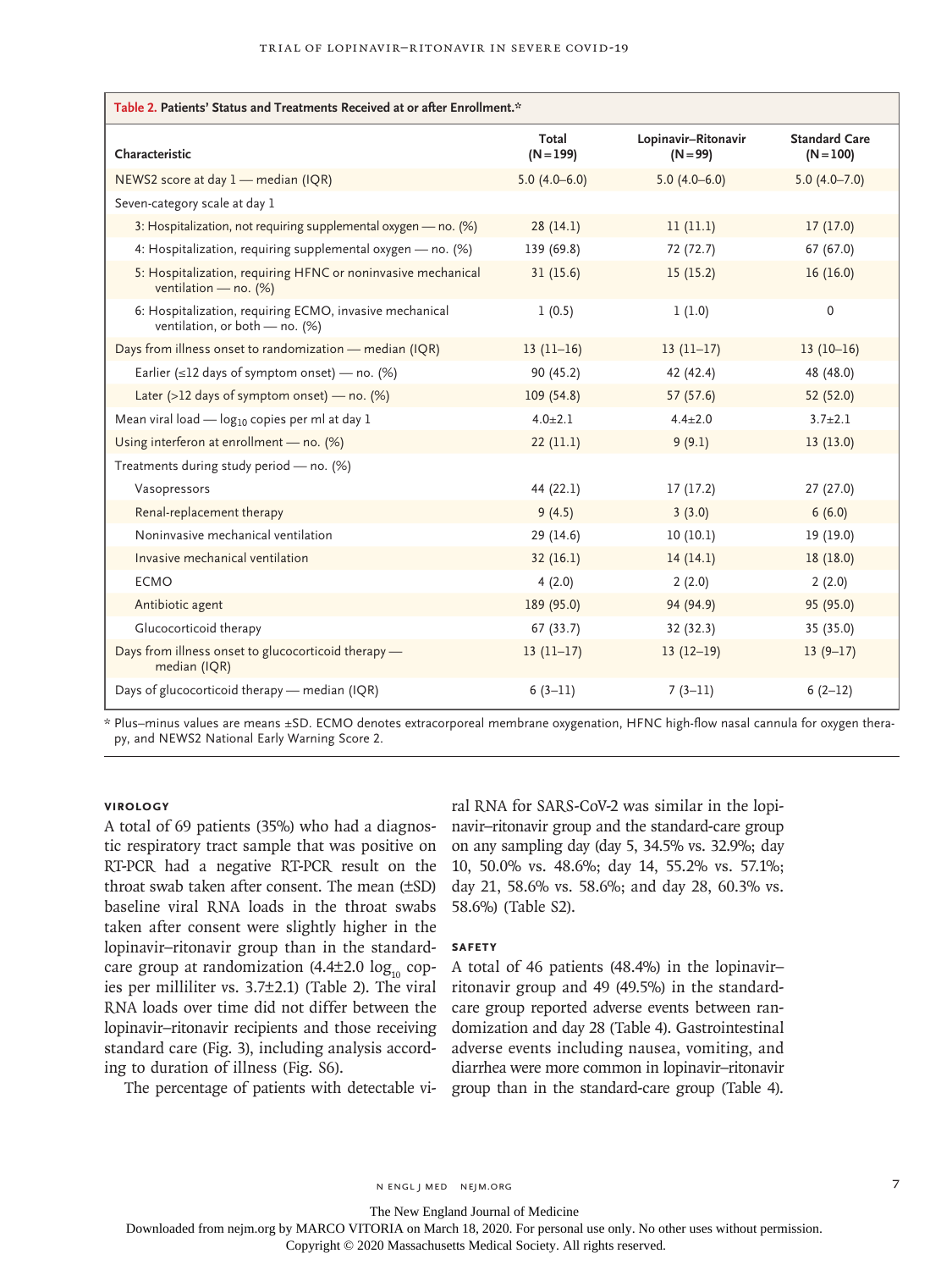

The percentages of patients with laboratory abnormalities were similar in the two groups (Table 4). Serious adverse events occurred in 51 patients: 19 events in the lopinavir–ritonavir group and 32 events in the standard-care group (Table 4). There were 4 serious gastrointestinal adverse events in the lopinavir–ritonavir group but none in the standard-care group; all 4 events were judged by the investigators to be related to the trial medication. Respiratory failure, acute kidney injury, and secondary infection were more common in patients receiving standard care. All deaths during the observation period were judged by the site investigators to be unrelated to the intervention.

## Discussion

This randomized trial found that lopinavir–ritonavir treatment added to standard supportive care was not associated with clinical improvement or mortality in seriously ill patients with Covid-19 different from that associated with standard care alone. However, in the modified intentionto-treat analysis, which excluded three patients with early death, the between-group difference in the median time to clinical improvement (median, 15 days vs. 16 days) was significant, albeit modest. Of note, the overall mortality in this trial (22.1%) was substantially higher than the 11% to 14.5% mortality reported in initial descriptive studies of hospitalized patients with Covid-19,<sup>1,2</sup> which indicates that we enrolled a severely ill population.

Our patient population was heterogeneous with regard to duration and severity of illness at enrollment; accelerated clinical recovery (16.0 days vs. 17.0 days) and reduced mortality (19.0% vs. 27.1%) were observed in a post hoc subgroup of those treated within 12 days after the onset of symptoms, but not in those treated later (Fig. S2A and S2B). The question of whether earlier lopinavir–ritonavir treatment in Covid-19 could have clinical benefit is an important one that requires further study. The finding is consistent with studies showing that patients with SARS-CoV-2 viral pneumonia have progression in the second week of illness<sup>1</sup> and with the time-totreatment effects observed in previous antiviral studies in SARS<sup>20</sup> and severe influenza.<sup>21-23</sup> In addition, we found that the numbers of lopinavir–ritonavir recipients who had serious complications (acute kidney injury and secondary infections) or requiring noninvasive or invasive mechanical ventilation for respiratory failure were fewer than in those not receiving treatment. These observations are hypothesis-generating and require additional studies to determine whether lopinavir–ritonavir treatment given at a certain stage of illness can reduce some complications in Covid-19.

We did not find that adding lopinavir–ritonavir treatment reduced viral RNA loads or duration of viral RNA detectability as compared with standard supportive care alone. SARS-CoV-2 RNA was still detected in 40.7% of the patients in the lopinavir–ritonavir group at end of the trial (day 28). A recent report showed that the median duration of viral shedding in Covid-19 was 20 days in patients with severe illness and could be as long as 37 days.<sup>24</sup> Neither that study nor the current one found evidence that lopinavir–ritonavir exerted a significant antiviral effect. The reasons for the apparent lack of antiviral effect are uncertain, but the sampling methods used in the current trial were most likely suboptimal. Samples were taken only intermittently (on days 1, 5, 10, 14, 21, and 28), and more frequent sampling in the first 5 days could have provided more detailed characterization of viral load kinetics in the two groups over this critical period.

8 N ENGL J MED NEJM.ORG

The New England Journal of Medicine

Downloaded from nejm.org by MARCO VITORIA on March 18, 2020. For personal use only. No other uses without permission.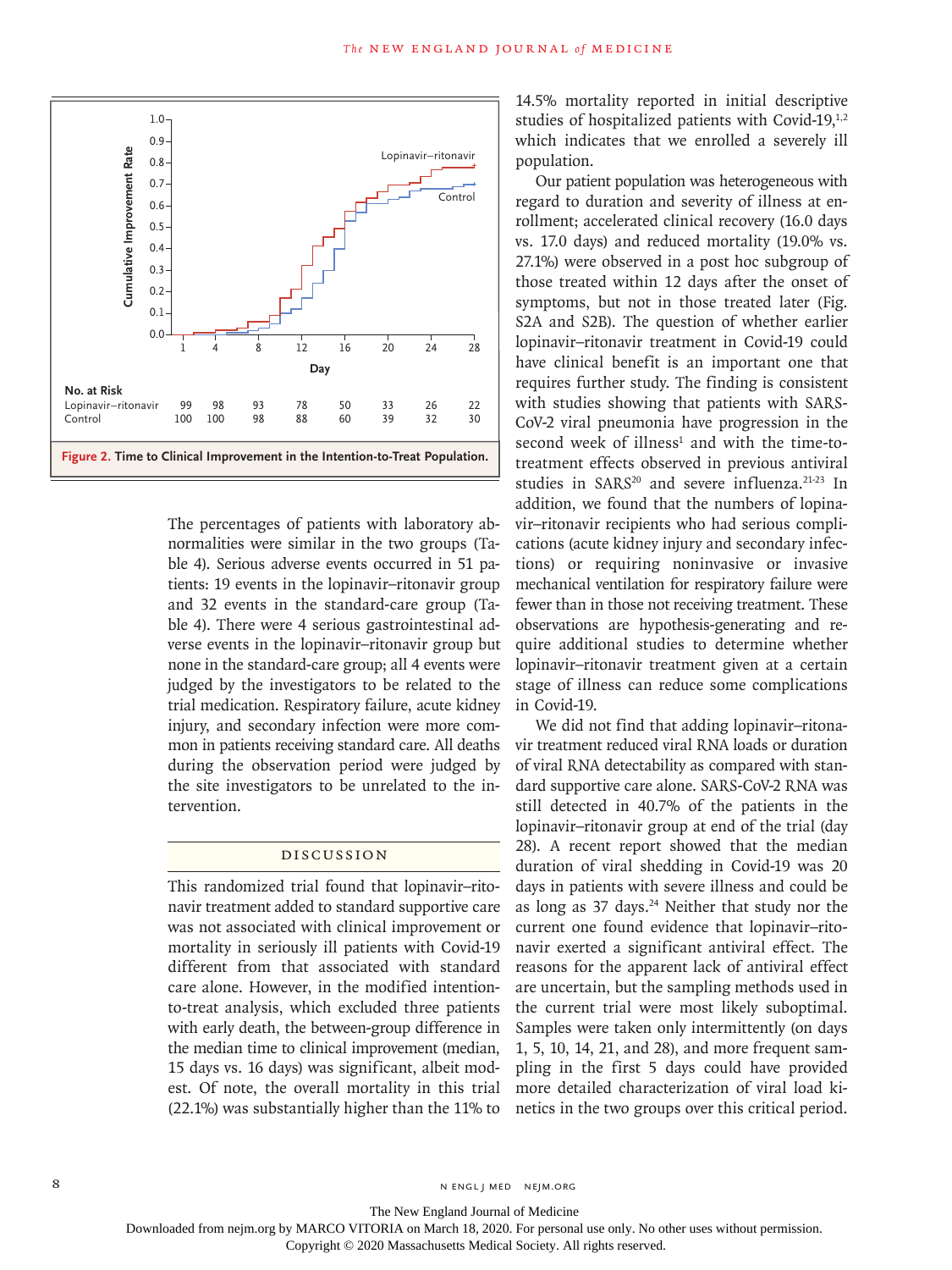| Table 3. Outcomes in the Intention-to-Treat Population.*                          |                      |                                   |                                     |                              |  |
|-----------------------------------------------------------------------------------|----------------------|-----------------------------------|-------------------------------------|------------------------------|--|
| Characteristic                                                                    | Total<br>$(N = 199)$ | Lopinavir-Ritonavir<br>$(N = 99)$ | <b>Standard Care</b><br>$(N = 100)$ | Difference;                  |  |
| Time to clinical improvement - median no.<br>of days (IQR)                        | 16.0 (15.0 to 17.0)  | 16.0 (13.0 to 17.0)               | 16.0 (15.0 to 18.0)                 | 1.31 (0.95 to 1.80) ±        |  |
| Day 28 mortality - no. (%)                                                        | 44 (22.1)            | 19 (19.2) \                       | 25(25.0)                            | $-5.8$ ( $-17.3$ to 5.7)     |  |
| Earlier $(\leq 12 \text{ days after onset of symptoms})$                          | 21(23.3)             | 8(19.0)                           | 13(27.1)                            | $-8.0$ ( $-25.3$ to 9.3)     |  |
| Later (>12 days after onset of symptoms)                                          | 23(21.1)             | 11(19.3)                          | 12(23.1)                            | $-3.8$ ( $-19.1$ to $11.6$ ) |  |
| Clinical improvement - no. (%)                                                    |                      |                                   |                                     |                              |  |
| Day 7                                                                             | 8(4.0)               | 6(6.1)                            | 2(2.0)                              | 4.1 $(-1.4 \text{ to } 9.5)$ |  |
| Day 14                                                                            | 75 (37.7)            | 45 (45.5)                         | 30 (30.0)                           | 15.5 (2.2 to 28.8)           |  |
| Day 28                                                                            | 148 (74.4)           | 78 (78.8)                         | 70 (70.0)                           | 8.8 (-3.3 to 20.9)           |  |
| ICU length of stay - median no. of days<br>(IQR)                                  | 10(5 to 14)          | 6 (2 to 11)                       | 11(7 to 17)                         | $-5$ ( $-9$ to 0)            |  |
| Of survivors                                                                      | 10 (8 to 17)         | 9 (5 to 44)                       | 11 (9 to 14)                        | $-1$ ( $-16$ to 38)          |  |
| Of nonsurvivors                                                                   | 10 (4 to 14)         | 6 (2 to 11)                       | 12 (7 to 17)                        | $-6$ ( $-11$ to 0)           |  |
| Duration of invasive mechanical ventilation -<br>median no. of days (IQR)         | 5(3 to 9)            | 4 $(3 to 7)$                      | 5(3 to 9)                           | $-1$ (-4 to 2)               |  |
| Oxygen support - days (IQR)                                                       | 13 (8 to 16)         | 12 (9 to 16)                      | 13 (6 to 16)                        | $0$ (-2 to 2)                |  |
| Hospital stay - median no. of days (IQR)                                          | 15 (12 to 17)        | 14 (12 to 17)                     | 16 (13 to 18)                       | 1(0 to 2)                    |  |
| Time from randomization to discharge - me-<br>dian no. of days (IQR)              | 13 (10 to 16)        | 12 (10 to 16)                     | 14 (11 to 16)                       | 1(0 to 3)                    |  |
| Time from randomization to death - median<br>no. of days (IQR)                    | 10 (6 to 15)         | $9(6 \text{ to } 13)$             | 12 (6 to 15)                        | $-3$ (-6 to 2)               |  |
| Score on seven-category scale at day 7 - no.<br>of patients (%)                   |                      |                                   |                                     |                              |  |
| 2: Not hospitalized, but unable to resume<br>normal activities                    | 4(2.0)               | 4(4.0)                            | 0                                   |                              |  |
| 3: Hospitalization, not requiring supple-<br>mental oxygen                        | 29(14.6)             | 12(12.1)                          | 17(17.0)                            |                              |  |
| 4: Hospitalization, requiring supplemental<br>oxygen                              | 109 (54.8)           | 58 (58.6)                         | 51 (51.0)                           |                              |  |
| 5: Hospitalization, requiring HFNC or<br>noninvasive mechanical ventilation       | 35(17.6)             | 14(14.1)                          | 21(21.0)                            |                              |  |
| 6: Hospitalization, requiring ECMO, inva-<br>sive mechanical ventilation, or both | 10(5.0)              | 6(6.1)                            | 4(4.0)                              |                              |  |
| 7: Death                                                                          | 12(6.0)              | 5(5.1)                            | 7(7.0)                              |                              |  |
| Seven-category scale at day 14 - no. of pa-<br>tients $(\%)$                      |                      |                                   |                                     |                              |  |
| 2: Not hospitalized, but unable to resume<br>normal activities                    | 71 (35.7)            | 43 (43.4)                         | 28 (28.0)                           |                              |  |
| 3: Hospitalization, not requiring supple-<br>mental oxygen                        | 32(16.1)             | 8(8.1)                            | 24 (24.0)                           |                              |  |
| 4: Hospitalization, requiring supplemental<br>oxygen                              | 45 (22.6)            | 25(25.3)                          | 20 (20.0)                           |                              |  |
| 5: Hospitalization, requiring HFNC or<br>noninvasive mechanical ventilation       | 11(5.5)              | 5(5.1)                            | 6(6.0)                              |                              |  |
| 6: Hospitalization, requiring ECMO, inva-<br>sive mechanical ventilation, or both | 8(4.0)               | 3(3.0)                            | 5(5.0)                              |                              |  |
| 7: Death                                                                          | 32(16.1)             | 15(15.2)                          | 17(17.0)                            |                              |  |

\* Clinical improvement was defined as a decline of two categories on the modified seven-category ordinal scale of clinical status, or hospital discharge. ICU denotes intensive care unit.

† Differences were expressed as rate differences or median differences (Hodges–Lehmann estimate) and 95% confidence intervals.

‡ The hazard ratio for clinical improvement was estimated by Cox proportional-risk model.

§ This total includes 3 patients who died within 24 hours after randomization and did not receive lopinavir–ritonavir.

The New England Journal of Medicine

Downloaded from nejm.org by MARCO VITORIA on March 18, 2020. For personal use only. No other uses without permission.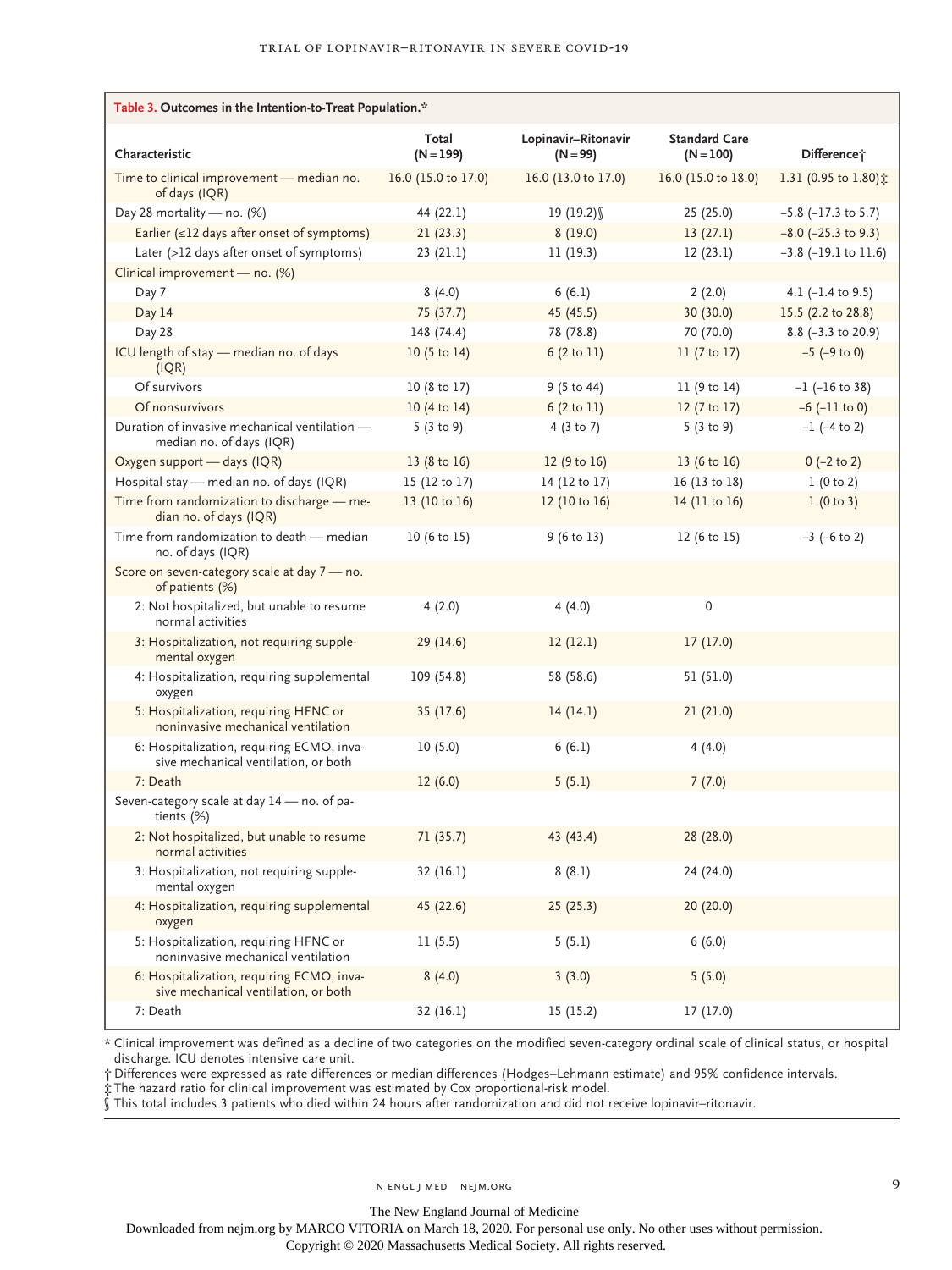

# **Figure 3. Mean Change from Baseline in SARS-CoV-2 Viral RNA Load by qPCR on Throat Swabs.**

I bars indicate 95% confidence intervals. Results less than the lower limit of quantification of polymerase-chain-reaction (PCR) assay and greater than the limit of qualitative detection are imputed with  $1 \log_{10}$  copies per milliliter; results for patients with viral-negative RNA are imputed with 0  $log_{10}$ copies per milliliter. Among the 199 patients, 130 (59 patients in the lopinavir–ritonavir group and 71 in the standard-care group) had virologic data that were used for viral load calculation, whereas the rest of the patients

> In addition, previous studies have shown that throat-swab specimens have lower viral loads than nasopharyngeal samples, $25$  and importantly, we were unable to do sampling of lower respiratory tract secretions. Of note, depending on cell type used, the 50% effective concentrations  $(EC_{\epsilon_0})$  of lopinavir in vitro for SARS-CoV has ranged from 4.0 to 10.7  $\mu$ g per milliliter,<sup>5,6,8</sup> although other studies reported that lopinavir was inactive<sup>26</sup> or that higher concentrations (25  $\mu$ g per milliliter) were required for inhibition.<sup>7</sup> For MERS-CoV, the  $EC_{50}$  values have ranged from 5 to approximately 7  $\mu$ g per milliliter).<sup>1,8,13</sup> Both the mean peak (9.6  $\mu$ g per milliliter) and trough (5.5  $\mu$ g per milliliter) serum concentrations of lopinavir in adults just approach these concentrations. Whether the  $EC_{50}$  value is an adequate threshold and whether unbound lopinavir concentrations in human plasma are sufficient for inhibition of SARS-CoV-2 are questionable.<sup>1</sup>

> Nearly 14% of lopinavir–ritonavir recipients were unable to complete the full 14-day course of administration. This was due primarily to

gastrointestinal adverse events, including anorexia, nausea, abdominal discomfort, or diarrhea, as well as two serious adverse events, both acute gastritis. Two recipients had self-limited skin eruptions. Such side effects, including the risks of hepatic injury, pancreatitis, more severe cutaneous eruptions, and QT prolongation, and the potential for multiple drug interactions due to CYP3A inhibition, are well documented with this drug combination. The side-effect profile observed in the current trial arouses concern about the use of higher or more prolonged lopinavir– ritonavir dose regimens in efforts to improve outcomes.

Our trial has several limitations. In particular, the trial was not blinded, so it is possible that knowledge of the treatment assignment might have influenced clinical decision-making that could have affected the ordinal scale measurements we used. We will continue to follow these patients to evaluate their long-term prognosis. The characteristics of the patients at baseline were generally balanced across the two groups, but the somewhat higher throat viral loads in the lopinavir–ritonavir group raise the possibility that this group had more viral replication. Although we did not observe differences between groups in the frequency of use of concurrent pharmacologic interventions, such as glucocorticoids, this might have been another confounder. In addition, approximately 45% and 40% of the patients in lopinavir–ritonavir group had positive RNA detection by throat swabs on day 14 and day 28, respectively, but we do not know if infectious virus was still present, since we did not attempt virus isolation or assess the possible emergence of SARS-CoV-2 variants with reduced susceptibility to lopinavir. Finally, we do not have data on the lopinavir exposure levels in these seriously and often critically ill patients.

In conclusion, we found that lopinavir–ritonavir treatment did not significantly accelerate clinical improvement, reduce mortality, or diminish throat viral RNA detectability in patients with serious Covid-19. These early data should inform future studies to assess this and other medication in the treatment of infection with SARS-CoV-2. Whether combining lopinavir–ritonavir with other antiviral agents, as has been done in SARS<sup>5,20</sup> and is being studied in MERS-CoV,<sup>15</sup> might en-

10 N ENGL J MED NEJM.ORG

The New England Journal of Medicine

Downloaded from nejm.org by MARCO VITORIA on March 18, 2020. For personal use only. No other uses without permission.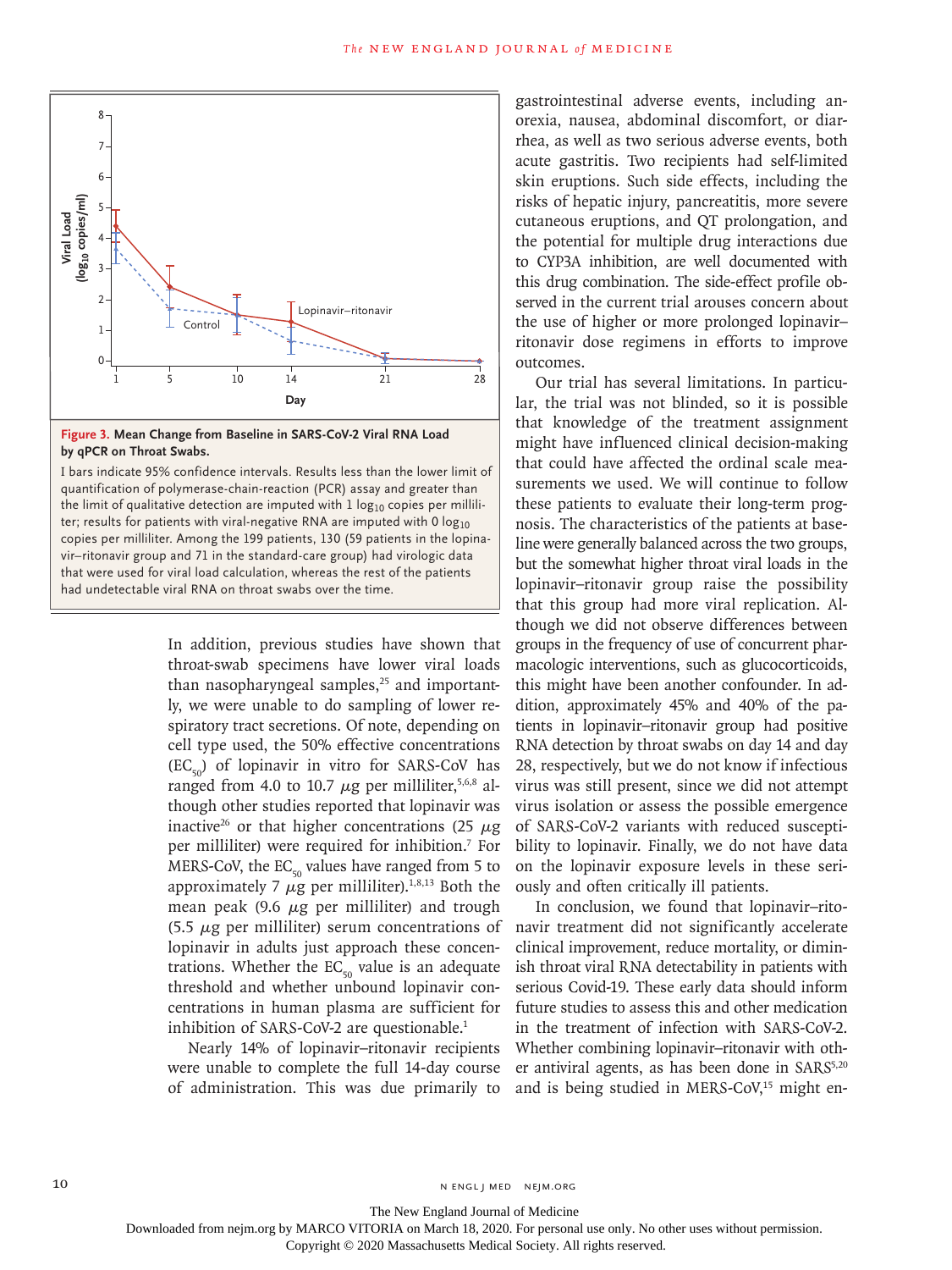| Table 4. Summary of Adverse Events in the Safety Population.* |                            |                     |                            |              |
|---------------------------------------------------------------|----------------------------|---------------------|----------------------------|--------------|
| Event                                                         | Lopinavir-Ritonavir (N=95) |                     | Standard Care ( $N = 99$ ) |              |
|                                                               | Any Grade                  | Grade 3 or 4        | Any Grade                  | Grade 3 or 4 |
|                                                               | number (percent)           |                     |                            |              |
| Any adverse event                                             | 46 (48.4)                  | 20(21.1)            | 49 (49.5)                  | 11(11.1)     |
| Lymphopenia                                                   | 16 (16.8)                  | 12(12.6)            | 12(12.1)                   | 5(5.1)       |
| <b>Nausea</b>                                                 | 9(9.5)                     | 1(1.1)              | 0                          | 0            |
| Thrombocytopenia                                              | 6(6.3)                     | 1(1.1)              | 10(10.1)                   | 2(2.0)       |
| Leukopenia                                                    | 7(7.4)                     | 1(1.1)              | 13(13.1)                   | $\mathbf 0$  |
| Vomiting                                                      | 6(6.3)                     | 0                   | $\mathbf 0$                | 0            |
| Increased aspartate aminotransferase                          | 2(2.1)                     | 2(2.1)              | 5(5.1)                     | 4(4.0)       |
| Abdominal discomfort                                          | 4(4.2)                     | $\mathbf 0$         | 2(2.1)                     | 0            |
| Diarrhea                                                      | 4(4.2)                     | $\mathbf 0$         | $\mathbf 0$                | $\mathbf{0}$ |
| Stomach ache                                                  | 4(4.2)                     | 1(1.1)              | 1(1.0)                     | 0            |
| Neutropenia                                                   | 4(4.2)                     | 1(1.1)              | 8(7.6)                     | $\mathbf 0$  |
| Increased total bilirubin                                     | 3(3.2)                     | 3(3.2)              | 3(3.0)                     | 2(2.0)       |
| Increased creatinine                                          | 2(2.1)                     | 2(2.1)              | 7(7.1)                     | 6(6.1)       |
| Anemia                                                        | 2(2.1)                     | 2(2.1)              | 5(5.0)                     | 4(4.0)       |
| Rash                                                          | 2(2.1)                     | $\mathbf 0$         | $\mathbf 0$                | $\mathbf 0$  |
| Hypoalbuminemia                                               | 1(1.1)                     | 1(1.1)              | 4(4.0)                     | 1(1.0)       |
| Increased alanine aminotransferase                            | 1(1.1)                     | 1(1.1)              | 4(4.0)                     | 1(1.0)       |
| Increased creatine kinase                                     | 0                          | 0                   | 1(1.0)                     | 0            |
| Decreased appetite                                            | 2(2.1)                     | $\mathbf 0$         | $\pmb{0}$                  | $\mathbf{0}$ |
| Prolonged QT interval                                         | 1(1.1)                     | $\mathbf 0$         | 0                          | 0            |
| Sleep disorders and disturbances                              | 1(1.1)                     | $\pmb{0}$           | $\mathsf{O}\xspace$        | $\mathbf 0$  |
| Facial flushing                                               | 1(1.1)                     | $\mathbf 0$         | 0                          | 0            |
| Serious adverse event                                         | 19 (20.0)                  | 17(17.9)            | 32 (32.3)                  | 31(31.3)     |
| Respiratory failure or ARDS                                   | 12 (12.6)                  | 12(12.6)            | 27(27.3)                   | 27(27.3)     |
| Acute kidney injury                                           | 3(3.2)                     | 2(2.1)              | 6(6.1)                     | 5(5.1)       |
| Secondary infection                                           | 1(1.1)                     | 1(1.1)              | 6(6.1)                     | 6(6.1)       |
| Shock                                                         | 2(2.1)                     | 2(2.1)              | 2(2.0)                     | 2(2.0)       |
| Severe anemia                                                 | 3(3.2)                     | 3(3.2)              | 0                          | 0            |
| Acute gastritis                                               | 2(2.1)                     | $\mathsf{O}\xspace$ | $\pmb{0}$                  | $\mathbf 0$  |
| Hemorrhage of lower digestive tract                           | 2(2.1)                     | 1(1.1)              | 0                          | 0            |
| Pneumothorax                                                  | $\pmb{0}$                  | 0                   | 2(2.0)                     | 2(2.0)       |
| Unconsciousness                                               | 1(1.1)                     | 0                   | $\mathsf 0$                | 0            |
| Disseminated intravascular coagulation                        | 1(1.1)                     | $\pmb{0}$           | 1(1.0)                     | 1(1.0)       |
| Sepsis                                                        | 0                          | $\pmb{0}$           | 1(1.0)                     | 1(1.0)       |
| Acute heart failure                                           | $\pmb{0}$                  | $\pmb{0}$           | 1(1.0)                     | 1(1.0)       |

\* Adverse events that occurred in more than 1 patient after randomization through day 28 are shown. Some patients had more than one adverse event. Since there are no adverse event grades criteria for serum levels of hypersensitivity troponin (cardiac biomarker) and serum lipid, the proportions of patients with values worse than baseline values are listed here. The proportion of increased hypersensitivity troponin was higher in the standard-care group than in the lopinavir–ritonavir group (14.1% vs. 9.5%). A total of 55 patients (52.4%) in the standard-care group and 65 (68.4%) in the lopinavir–ritonavir group had lipid levels that were normal at enrollment but abnormal after enrollment. All deaths were due to respiratory failure. ARDS indicates acute respiratory distress syndrome.

n engl j med nejm.org 11

The New England Journal of Medicine

Downloaded from nejm.org by MARCO VITORIA on March 18, 2020. For personal use only. No other uses without permission.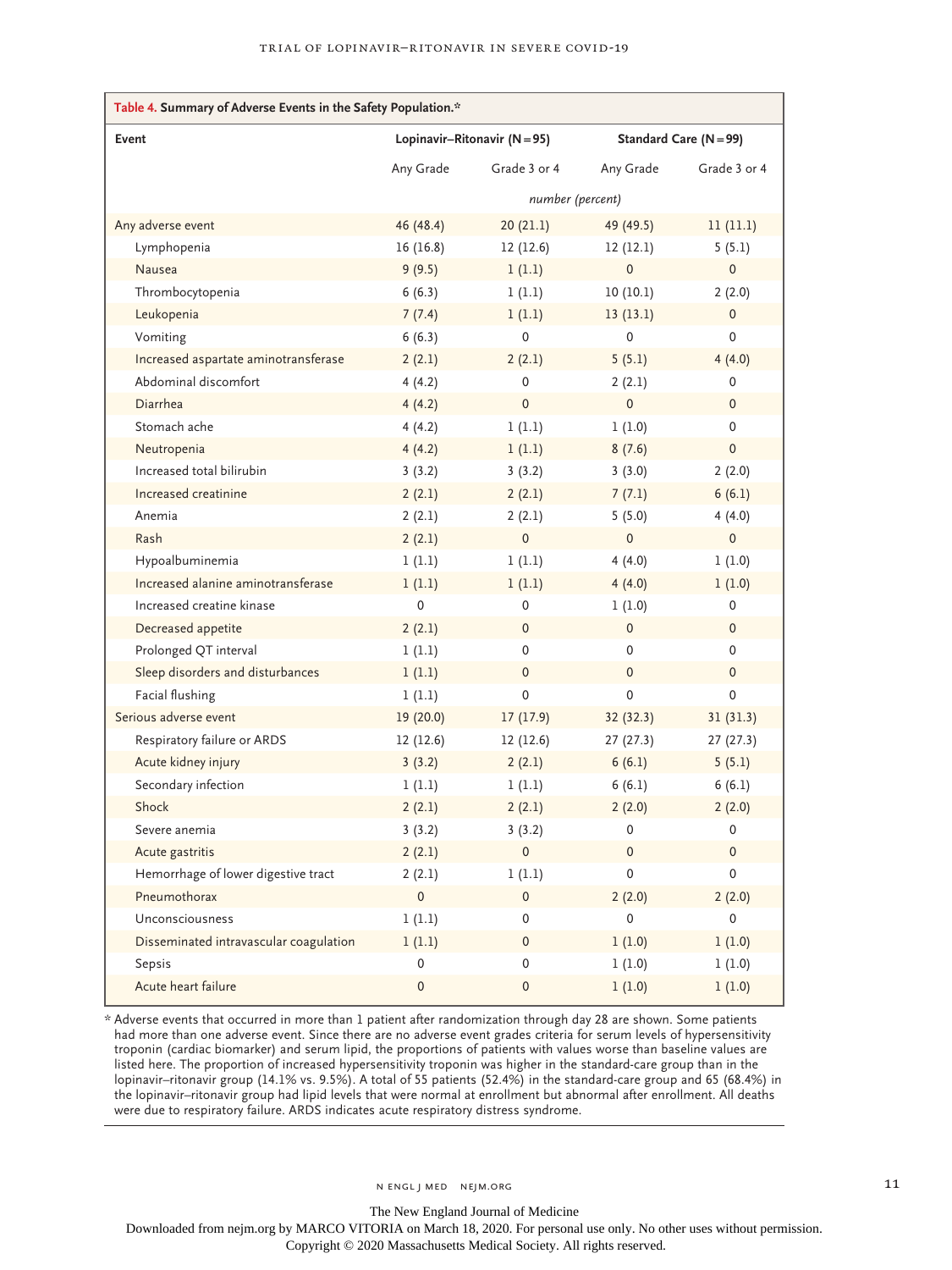# hance antiviral effects and improve clinical outcomes remains to be determined.

Supported by grants from Major Projects of National Science and Technology on New Drug Creation and Development (2020ZX09201001) and (2020ZX09201012); the Chinese Academy of Medical Sciences (CAMS) Emergency Project of Covid-19 (2020HY320001); and a National Science Grant for Distinguished Young Scholars (81425001/H0104). Dr. Jaki is a recipient of a National Institute for Health Research Senior Research Fellowship (2015-08-001). Dr. Horby reports receiving funding from the Wellcome Trust, the Bill and Melinda Gates Foundation, and the United Kingdom Department of Health and Social Care.

Disclosure forms provided by the authors are available with the full text of this article at NEJM.org.

A data sharing statement provided by the authors is available with the full text of this article at NEJM.org.

We thank all patients who participated in this trial and their families. We also thank Bandar Al Knawy and Yaseen Arabi for sharing the MIRACLE trial documentation and meeting reports from WHO Novel Coronavirus R&D. Teddy Clinical Research Laboratory (Shanghai) served as the central laboratory, and Roche Diagnostics (Shanghai) provided instruments and SARS-CoV-2 assay detection. We dedicate this work to the memory of health care workers who have given their lives in the care of patients with Covid-19.

#### **Appendix**

The authors' full names and academic degrees are as follows: Bin Cao, M.D., Yeming Wang, M.D., Danning Wen, M.D., Wen Liu, M.S., Jingli Wang, M.D., Guohui Fan, M.S., Lianguo Ruan, M.D., Bin Song, M.D., Yanping Cai, M.D., Ming Wei, M.D., Xingwang Li, M.D., Jiaan Xia, M.D., Nanshan Chen, M.D., Jie Xiang, M.D., Ting Yu, M.D., Tao Bai, M.D., Xuelei Xie, M.D., Li Zhang, M.D., Caihong Li, M.D., Ye Yuan, M.D., Hua Chen, M.D., Huadong Li, M.D., Hanping Huang, M.D., Shengjing Tu, M.D., Fengyun Gong, M.D., Ying Liu, M.S., Yuan Wei, M.D., Chongya Dong, Ph.D., Fei Zhou, M.D., Xiaoying Gu, Ph.D., Jiuyang Xu, M.D., Zhibo Liu, M.D., Yi Zhang, M.D., Hui Li, M.D., Lianhan Shang, M.D., Ke Wang, M.D., Kunxia Li, M.D., Xia Zhou, M.D., Xuan Dong, M.D., Zhaohui Qu, M.D., Sixia Lu, M.D., Xujuan Hu, M.D., Shunan Ruan, M.S., Shanshan Luo, M.D., Jing Wu, M.D., Lu Peng, M.D., Fang Cheng, M.D., Lihong Pan, M.D., Jun Zou, M.D., Chunmin Jia, M.D., Juan Wang, M.D., Xia Liu, M.D., Shuzhen Wang, M.S., Xudong Wu, M.S., Qin Ge, M.S., Jing He, M.S., Haiyan Zhan, M.S., Fang Qiu, M.S., Li Guo, Ph.D., Chaolin Huang, M.D., Thomas Jaki, Ph.D., Frederick G. Hayden, M.D., Peter W. Horby, M.D., Dingyu Zhang, M.D., and Chen Wang, M.D.

The authors' affiliations are as follows: the Department of Pulmonary and Critical Care Medicine, Center of Respiratory Medicine, National Clinical Research Center for Respiratory Diseases (B.C., Yeming Wang, G.F., F.Z., X.G., Z.L., Y.Z., Hui Li, L.S., C.W.), and the Institute of Clinical Medical Sciences (G.F., X.G.), China–Japan Friendship Hospital, the Institute of Respiratory Medicine, Chinese Academy of Medical Sciences (B.C., Yeming Wang, F.Z., Z.L., Y.Z., Hui Li, C.W.), the Clinical and Research Center of Infectious Diseases, Beijing Ditan Hospital, Capital Medical University (Xingwang Li), Peking University Clinical Research Institute, Peking University First Hospital (C.D.), Tsinghua University School of Medicine (Jiuyang Xu), Beijing University of Chinese Medicine (L.S.), NHC Key Laboratory of Systems Biology of Pathogens and Christophe Merieux Laboratory, Institute of Pathogen Biology, Chinese Academy of Medical Sciences (L.G.), and Peking Union Medical College (L.G., C.W.), Beijing, and Jin Yin-tan Hospital, Wuhan (D.W., W.L., Jingli Wang, L.R., B.S., Y.C., M.W., Jiaan Xia, N.C., Jie Xiang, T.Y., T.B., X.X., L.Z., C.L., Y.Y., H.C., Huadong Li, H.H., S.T., F.G., Y.L., Yuan Wei, K.W., K.L., X.Z., X.D., Z.Q., Sixia Lu, X.H., S.R., Shanshan Luo, Jing Wu, Lu Peng, F.C., Lihong Pan, J.Z., C.J., Juan Wang, Xia Liu, S.W., X.W., Q.G., J.H., H.Z., F.Q., C.H., D.Z.) — all in China; Lancaster University, Lancaster (T.J.), and the University of Oxford, Oxford (P.W.H.) — both in the United Kingdom; and the University of Virginia School of Medicine, Charlottesville (F.G.H.).

#### **References**

**1.** Huang C, Wang Y, Li X, et al. Clinical features of patients infected with 2019 novel coronavirus in Wuhan, China. Lancet 2020;395:497-506.

**2.** Chen N, Zhou M, Dong X, et al. Epidemiological and clinical characteristics of 99 cases of 2019 novel coronavirus pneumonia in Wuhan, China: a descriptive study. Lancet 2020;395:507-13.

**3.** Wang D, Hu B, Hu C, et al. Clinical characteristics of 138 hospitalized patients with 2019 novel coronavirus-infected pneumonia in Wuhan, China. JAMA 2020 February 7 (Epub ahead of print).

**4.** Liu K, Fang YY, Deng Y, et al. Clinical characteristics of novel coronavirus cases in tertiary hospitals in Hubei Province. Chin Med J (Engl) 2020 February 7 (Epub ahead of print).

**5.** Chu CM, Cheng VC, Hung IF, et al. Role of lopinavir/ritonavir in the treatment of SARS: initial virological and clinical findings. Thorax 2004;59:252-6.

**6.** Chen F, Chan KH, Jiang Y, et al. In vitro susceptibility of 10 clinical isolates of SARS coronavirus to selected antiviral compounds. J Clin Virol 2004;31:69-75.

**7.** Wu C-Y, Jan J-T, Ma S-H, et al. Small molecules targeting severe acute respiratory syndrome human coronavirus. Proc Natl Acad Sci U S A 2004;101:10012-7.

**8.** de Wilde AH, Jochmans D, Posthuma CC, et al. Screening of an FDA-approved compound library identifies four smallmolecule inhibitors of Middle East respiratory syndrome coronavirus replication in cell culture. Antimicrob Agents Chemother 2014;58:4875-84.

**9.** Chan JF-W, Yao Y, Yeung M-L, et al. Treatment with lopinavir/ritonavir or interferon-β1b improves outcome of MERS-CoV infection in a nonhuman primate model of common marmoset. J Infect Dis 2015;212:1904-13.

**10.** Kim UJ, Won E-J, Kee S-J, Jung S-I, Jang H-C. Combination therapy with lopinavir/ritonavir, ribavirin and interferon-α for Middle East respiratory syndrome. Antivir Ther 2016;21:455-9.

**11.** Spanakis N, Tsiodras S, Haagmans BL, et al. Virological and serological analysis of a recent Middle East respiratory syndrome coronavirus infection case on a triple combination antiviral regimen. Int J Antimicrob Agents 2014; 44:528-32.

**12.** Min C-K, Cheon S, Ha N-Y, et al. Comparative and kinetic analysis of viral shedding and immunological responses in MERS patients representing a broad spectrum of disease severity. Sci Rep 2016;6: 25359.

**13.** Chan JFW, Chan K-H, Kao RYT, et al. Broad-spectrum antivirals for the emerging Middle East respiratory syndrome coronavirus. J Infect 2013;67:606-16.

**14.** Hart BJ, Dyall J, Postnikova E, et al. Interferon-β and mycophenolic acid are potent inhibitors of Middle East respiratory syndrome coronavirus in cell-based assays. J Gen Virol 2014;95:571-7.

**15.** Arabi YM, Alothman A, Balkhy HH, et al. Treatment of Middle East Respiratory Syndrome with a combination of lopinavirritonavir and interferon-β1b (MIRACLE trial): study protocol for a randomized controlled trial. Trials 2018;19:81.

**16.** International Severe Acute Respiratory and Emerging Infections Consortium (ISARIC) home page (https://isaric.tghn .org/).

12 N ENGL J MED NEIM.ORG